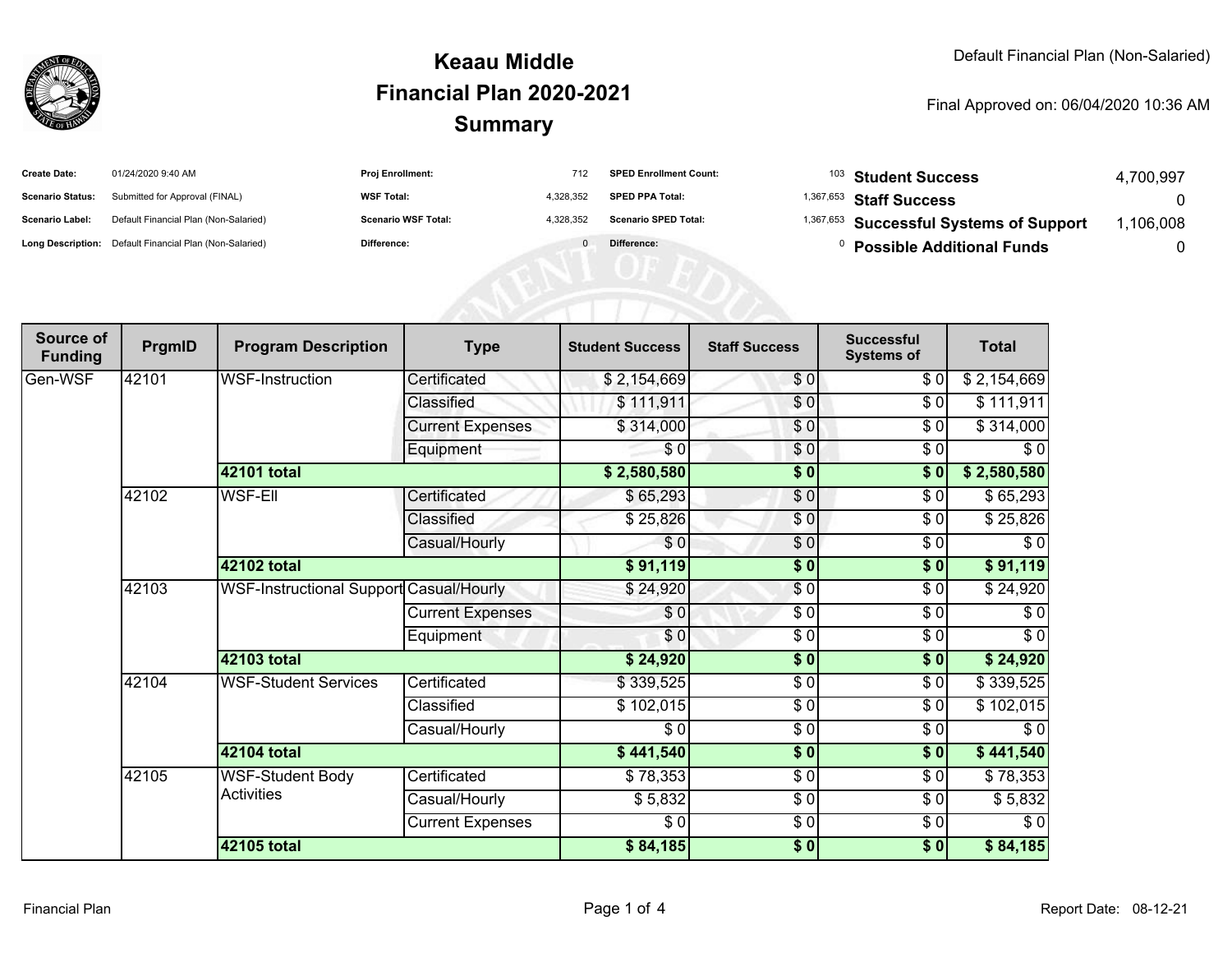

## **SummaryKeaau MiddleFinancial Plan 2020-2021**

Final Approved on: 06/04/2020 10:36 AM

| <b>Source of</b><br><b>Funding</b> | PrgmID             | <b>Program Description</b>                            | <b>Type</b>             | <b>Student Success</b> | <b>Staff Success</b> | <b>Successful</b><br><b>Systems of</b> | <b>Total</b>     |
|------------------------------------|--------------------|-------------------------------------------------------|-------------------------|------------------------|----------------------|----------------------------------------|------------------|
| Gen-WSF                            | 42112              | <b>WSF-School</b><br>Administration                   | Certificated            | $\sqrt{6}$             | $\frac{3}{6}$        | \$403,572                              | \$403,572        |
|                                    |                    |                                                       | Classified              | $\overline{S}0$        | \$0                  | \$263,973                              | \$263,973        |
|                                    |                    |                                                       | <b>Current Expenses</b> | $\sqrt{6}$             | \$ 0                 | \$61,582                               | \$61,582         |
|                                    |                    |                                                       | Equipment               | \$0                    | $\overline{\$0}$     | $\overline{\$0}$                       | $\overline{\$0}$ |
|                                    |                    | 42112 total                                           |                         | $\overline{\$0}$       | $\overline{\$0}$     | \$729,127                              | \$729,127        |
|                                    | 42113              | <b>WSF-School Facility</b>                            | Classified              | \$0                    | $\sqrt{6}$           | \$324,159                              | \$324,159        |
|                                    |                    | <b>Services</b>                                       | Casual/Hourly           | $\sqrt{6}$             | $\sqrt{0}$           | \$32,522                               | \$32,522         |
|                                    |                    |                                                       | <b>Current Expenses</b> | \$0                    | \$0                  | $\sqrt{$}20,200$                       | \$20,200         |
|                                    |                    | 42113 total                                           |                         | $\overline{\$0}$       | $\overline{\$0}$     | \$376,881                              | \$376,881        |
|                                    | Gen-WSF            |                                                       |                         | \$3,222,344            | $\overline{\$0}$     | \$1,106,008                            | \$4,328,352      |
| Gen-SPED                           | 17101              | SPED Ppa - Instruction                                | Certificated            | \$1,044,688            | \$0                  | $\overline{30}$                        | \$1,044,688      |
|                                    |                    |                                                       | Classified              | \$318,515              | \$0                  | $\overline{30}$                        | \$318,515        |
|                                    |                    |                                                       | <b>Current Expenses</b> | \$4,450                | \$0                  | $\overline{\$0}$                       | $\sqrt{4,450}$   |
|                                    |                    | <b>17101 total</b>                                    |                         | \$1,367,653            | $\overline{\$0}$     | $\overline{\$0}$                       | \$1,367,653      |
|                                    | 17131              | Special Education in<br><b>Regular Schools</b>        | Certificated            | \$0                    | \$0                  | $\overline{\$0}$                       | $\sqrt{6}$       |
|                                    |                    |                                                       | Classified              | $\overline{60}$        | $\sqrt{6}$           | $\sqrt{6}$                             | $\overline{60}$  |
|                                    |                    | <b>17131 total</b>                                    |                         | $\overline{\$0}$       | $\overline{\$0}$     | $\overline{\$0}$                       | $\overline{\$0}$ |
|                                    | Gen-SPED           |                                                       | \$1,367,653             | $\overline{\$0}$       | $\overline{\$0}$     | \$1,367,653                            |                  |
| Gen-Categ                          | 18864              | <b>Alternative Programs</b>                           | Casual/Hourly           | \$0                    | \$0                  | $\overline{\$0}$                       | $\overline{\$0}$ |
|                                    | <b>18864 total</b> |                                                       |                         | $\overline{\$0}$       | $\overline{\$0}$     | $\overline{\$0}$                       | $\overline{\$0}$ |
|                                    | <b>Gen-Categ</b>   |                                                       |                         | $\overline{\$0}$       | $\overline{\$0}$     | $\overline{\$0}$                       | $\overline{\$0}$ |
| Federal                            | 13025              | Middle School Uplink-DHS Casual/Hourly<br><b>FY19</b> |                         | $\overline{\$0}$       | $\sqrt{6}$           | $\overline{S}0$                        | $\sqrt{6}$       |
|                                    |                    |                                                       | <b>Current Expenses</b> | $\overline{60}$        | $\sqrt{6}$           | $\overline{\$0}$                       | \$0              |
|                                    |                    | <b>13025 total</b>                                    |                         | $\overline{\$0}$       | $\overline{\$0}$     | $\overline{\$0}$                       | $\overline{\$0}$ |
|                                    | 18902              | <b>ESEA Title I-Schools</b>                           | Certificated            | \$111,000              | $\overline{60}$      | $\overline{S}0$                        | \$111,000        |
|                                    |                    |                                                       | Casual/Hourly           | $\sqrt{6}$             | \$0                  | $\overline{\$0}$                       | $\overline{\$0}$ |
|                                    |                    |                                                       | <b>Current Expenses</b> | $\overline{\$0}$       | \$0                  | $\overline{S}0$                        | $\overline{\$0}$ |
|                                    |                    |                                                       | Equipment               | $\overline{\$0}$       | \$ 0                 | $\sqrt{6}$                             | $\overline{\$0}$ |
|                                    |                    | <b>18902 total</b>                                    |                         | \$111,000              | $\overline{\$0}$     | $\overline{\$0}$                       | \$111,000        |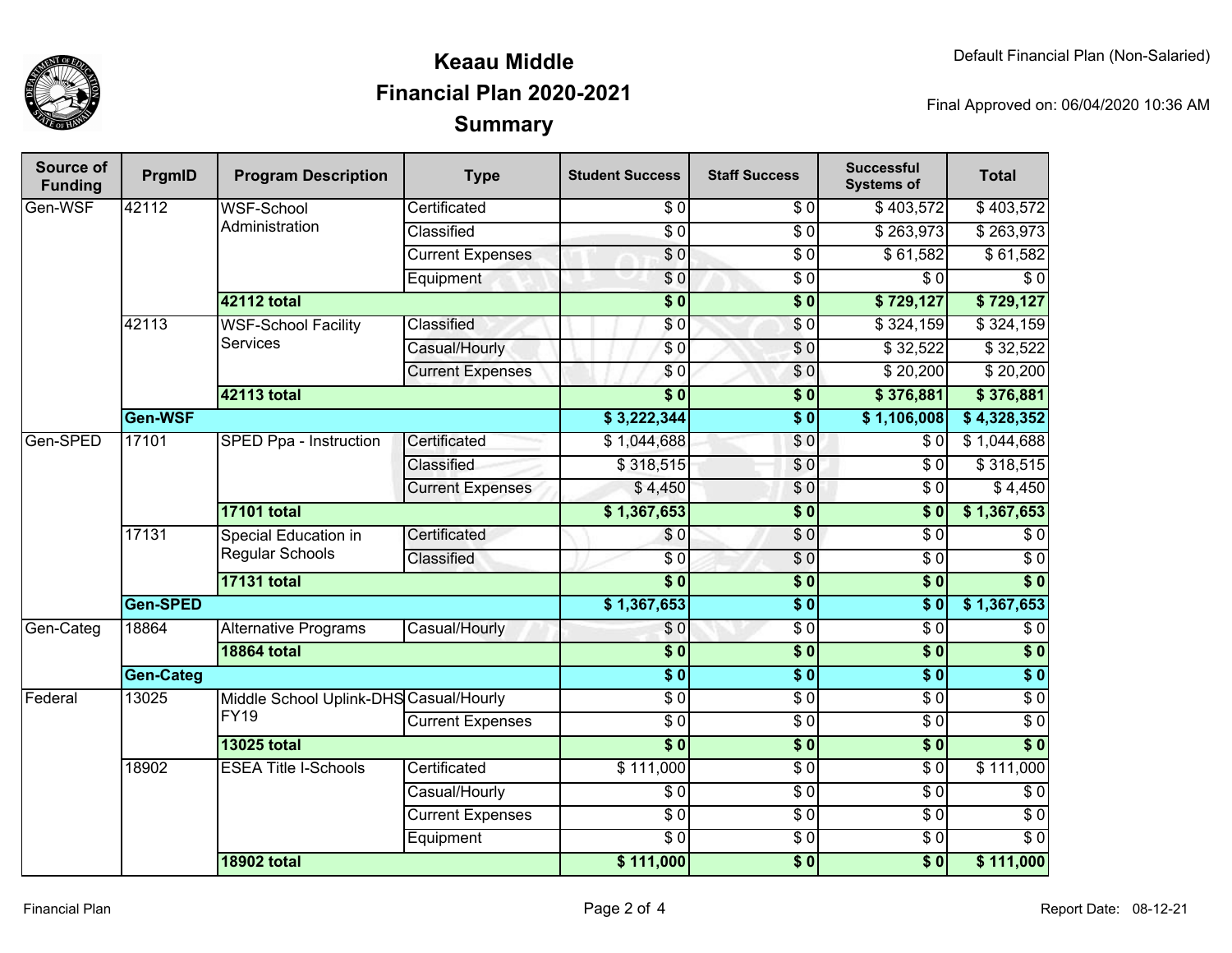

### **SummaryKeaau MiddleFinancial Plan 2020-2021**

Final Approved on: 06/04/2020 10:36 AM

| Source of<br><b>Funding</b> | PrgmID             | <b>Program Description</b>                           | <b>Type</b>                  | <b>Student Success</b>          | <b>Staff Success</b> | <b>Successful</b><br><b>Systems of</b> | <b>Total</b>     |                  |
|-----------------------------|--------------------|------------------------------------------------------|------------------------------|---------------------------------|----------------------|----------------------------------------|------------------|------------------|
| Federal                     | 18935              | <b>ESEA Title I-Parent</b><br>Engagement             | <b>Current Expenses</b>      | $\sqrt{6}$                      | $\overline{\$0}$     | $\sqrt{6}$                             | $\sqrt{6}$       |                  |
|                             |                    | <b>18935 total</b>                                   |                              | $\overline{\$0}$                | $\overline{\$0}$     | $\overline{\$0}$                       | $\sqrt{ }$       |                  |
|                             | 20657              | <b>Essa Title IIa Targeted</b><br>Prof Dev           | <b>Current Expenses</b>      | $\overline{\$0}$                | $\overline{\$0}$     | $\overline{\$0}$                       | $\overline{\$0}$ |                  |
|                             |                    | <b>20657 total</b>                                   |                              | $\sqrt{6}$                      | $\sqrt{6}$           | \$0                                    | $\sqrt{6}$       |                  |
|                             | 20697              | Essa Title IIa Prof Dev                              | <b>Current Expenses</b>      | \$0                             | $\sqrt{6}$           | $\overline{\$0}$                       | $\sqrt{6}$       |                  |
|                             | <b>20697 total</b> |                                                      |                              | $\overline{\$0}$                | $\sqrt{6}$           | $\overline{\$0}$                       | \$0              |                  |
|                             | 35913              | <b>Sch Prgm Food Services</b>                        | Classified                   | \$0                             | \$0                  | $\sqrt{6}$                             | $\sqrt{6}$       |                  |
|                             |                    |                                                      | Casual/Hourly                | \$0                             | \$0                  | $\overline{\$0}$                       | $\overline{S}0$  |                  |
|                             |                    | 35913 total                                          |                              | $\overline{\$0}$                | \$0                  | $\overline{\$0}$                       | $\overline{\$0}$ |                  |
|                             | 52001              | <b>ESEA Title I-Homeless</b><br>Children             | <b>Current Expenses</b>      | \$0                             | \$0                  | $\sqrt{6}$                             | $\sqrt{6}$       |                  |
|                             |                    | <b>52001 total</b>                                   |                              | $\overline{\$0}$                | $\overline{\$0}$     | $\overline{\$0}$                       | $\overline{\$0}$ |                  |
|                             | 52003              | <b>ESEA Title I-Complex</b><br>Area Initiatives      | Casual/Hourly                | \$0                             | $\overline{\$0}$     | $\overline{\$0}$                       | $\overline{50}$  |                  |
|                             | <b>52003 total</b> |                                                      |                              | $\overline{\bullet}$            | $\overline{\$0}$     | $\overline{\$0}$                       | $\overline{\$0}$ |                  |
|                             | Federal            |                                                      |                              | \$111,000                       | $\overline{\$0}$     | $\overline{\$0}$                       | \$111,000        |                  |
| Gen-Cent                    | 35163              | Fund                                                 | <b>Food Services-General</b> | Classified                      | \$0                  | \$0                                    | $\overline{\$0}$ | \$0              |
|                             |                    |                                                      |                              | Casual/Hourly                   | \$0                  | $\overline{\$0}$                       | $\overline{\$0}$ | $\overline{\$0}$ |
|                             |                    | 35163 total                                          |                              | $\overline{\$}0$                | $\overline{\$0}$     | $\overline{\$0}$                       | \$0              |                  |
|                             | <b>Gen-Cent</b>    |                                                      |                              | $\overline{\bullet}$            | $\overline{\$0}$     | $\overline{\$0}$                       | $\sqrt{ }$       |                  |
| Special                     | 19062              | <b>DOD-Fed Connected</b><br><b>Student Incentive</b> | <b>Current Expenses</b>      | $\overline{\$0}$                | $\overline{\$0}$     | $\overline{\$0}$                       | $\overline{\$0}$ |                  |
|                             |                    | <b>19062 total</b>                                   |                              | $\overline{\$0}$                | $\overline{\$0}$     | $\overline{\$0}$                       | $\overline{\$0}$ |                  |
|                             | 35304              | Food Services-Special<br>Fund                        | <b>Current Expenses</b>      | $\sqrt{6}$                      | $\overline{\$0}$     | $\sqrt{6}$                             | $\sqrt{6}$       |                  |
|                             |                    | 35304 total                                          |                              | $\overline{\$0}$                | $\overline{\$0}$     | $\overline{\$0}$                       | $\overline{\$0}$ |                  |
|                             | <b>Special</b>     |                                                      |                              | $\overline{\$0}$<br>\$4,700,997 | $\overline{\$0}$     | $\overline{\$0}$                       | $\overline{\$0}$ |                  |
| <b>Grand Total</b>          |                    |                                                      |                              |                                 | $\overline{\$0}$     | \$1,106,008                            | \$5,807,005      |                  |